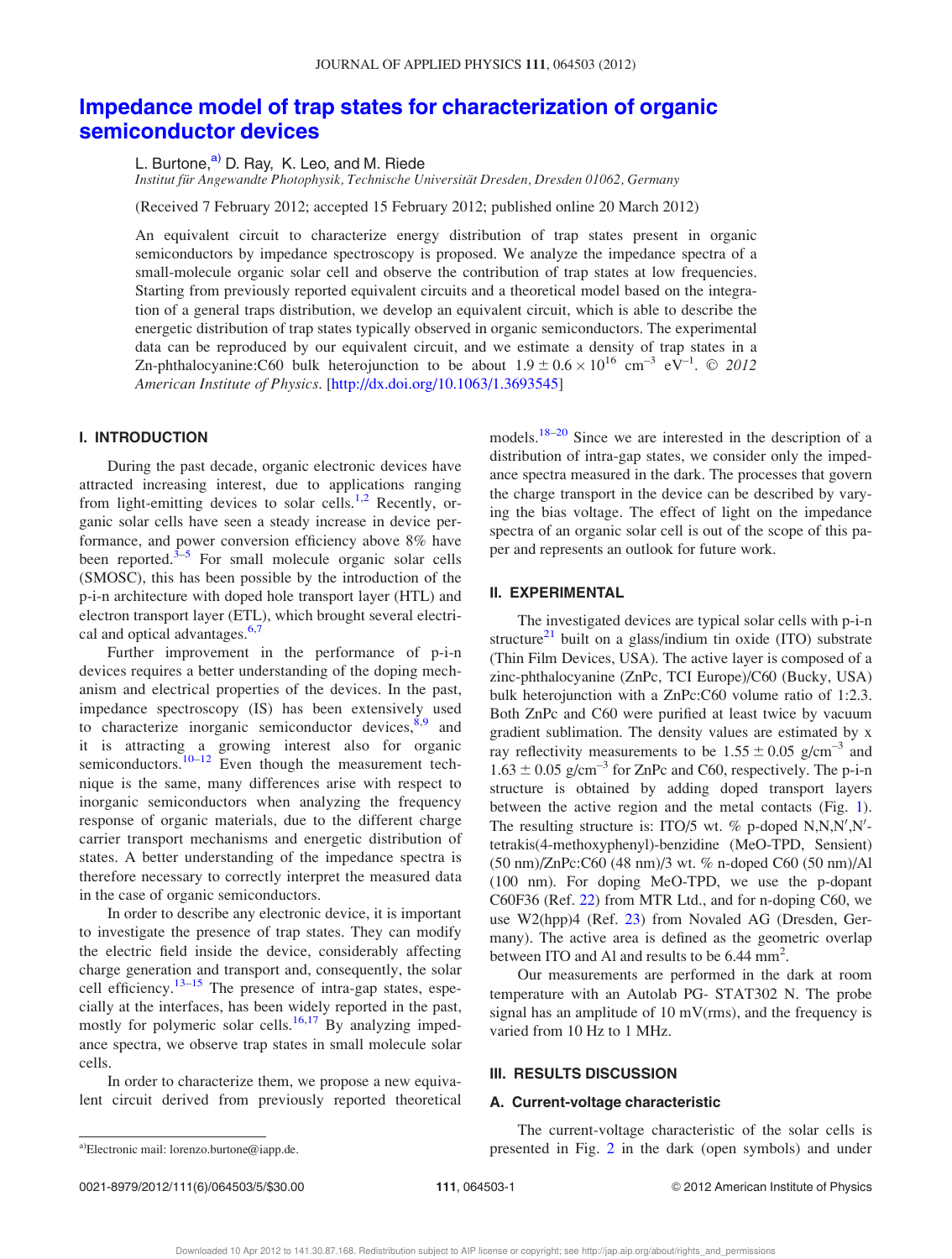

FIG. 1. Structure of the devices measured. The solar cells have a p-i-n structure with doped transport layers and a ZnPc:C60 bulk heterojunction as photo-active layer.

 $100 \text{ mW/cm}^2$  AM1.5 illumination, as measured with respect to a reference standard silicon photodiode (solid symbols). In the inset, the J-V curve in dark is shown in a semilogarithmic scale. The devices have an efficiency of around 1.8% without considering any mismatch correction between the reference photodiode and the solar cell response.

Impedance spectroscopy (IS) is an established technique to identify and distinguish the dynamics of the different processes that govern the electrical response of the device. $^{24}$ In order to have a sensitive IS characterization, a large rectification of the solar cells, which shows very low reverse currents in dark conditions, is necessary. The low reverse currents in the solar cell structure means that the device is dominantly capacitive under such conditions; therefore, the capacitance can be measured to a high degree of accuracy.

#### B. Impedance spectra

The results are presented in terms of absolute value and phase of the complex impedance function in the Bode plot. In Fig.  $3(a)$  and Fig.  $3(b)$ , the modulus and the phase of the measured impedance are shown. The bias voltage is changed from 0 V to 0.6 V, i.e., forward bias. In reverse bias, no significant change, with respect to the spectra at 0 V, is visible.



FIG. 2. Current-voltage characteristics measured in dark  $( \circ )$  and under illumination  $\textbf{(•)}$  1.5AM 100 mW/cm<sup>2</sup> with respect to a reference silicon diode. The inset shows the dark IV curves in semi-log scale.



FIG. 3. Modulus (a) and phase (b) spectra of the device impedance for different applied bias potentials. In the modulus spectra, the high frequency plateau is associated with the series resistance. At low frequencies, the plateau is correlated with the parallel resistance and is strongly voltagedependent. In the phase spectra, the trap states' peak is visible at frequencies around 1 kHz for reverse and low forward bias.

The bias voltage is considered positive when negative potential is applied to aluminum contact and positive to ITO.

In the modulus spectrum (Fig.  $3(a)$ ), we observe two plateaus in the low- and high-frequency regions. In the medium frequency range, the modulus changes as  $1/(\omega C_P)$ , as a result of the device capacitance. This behavior can be explained with a simple equivalent circuit composed by one RC parallel circuit plus a series resistance (inset of Fig.  $3(a)$ ). At high frequencies, the modulus plateau is not clearly visible. It is more evident from the phase which decreases with increasing frequency, which is a sign of a resistive contribution (Fig.  $3(b)$ ). The absolute value of the impedance at the higher frequencies corresponds to the series resistance, which takes into account the resistive contribution of the contact lines and the doped transport layers. As expected, it is voltage independent and is in the range of 60–70  $\Omega$ .

The plateau at low frequencies is composed of the combination of the parallel and series resistances. This changes significantly with the applied voltage and is directly correlated to the slope in the steady-state current-voltage characteristic. The physical meaning of this resistance lies in the non-ohmic-injection from the contacts and in the intensity of the recombination process in the intrinsic blend layer.

The charge carriers injected from the doped transport layers need to recombine in the active layer or at the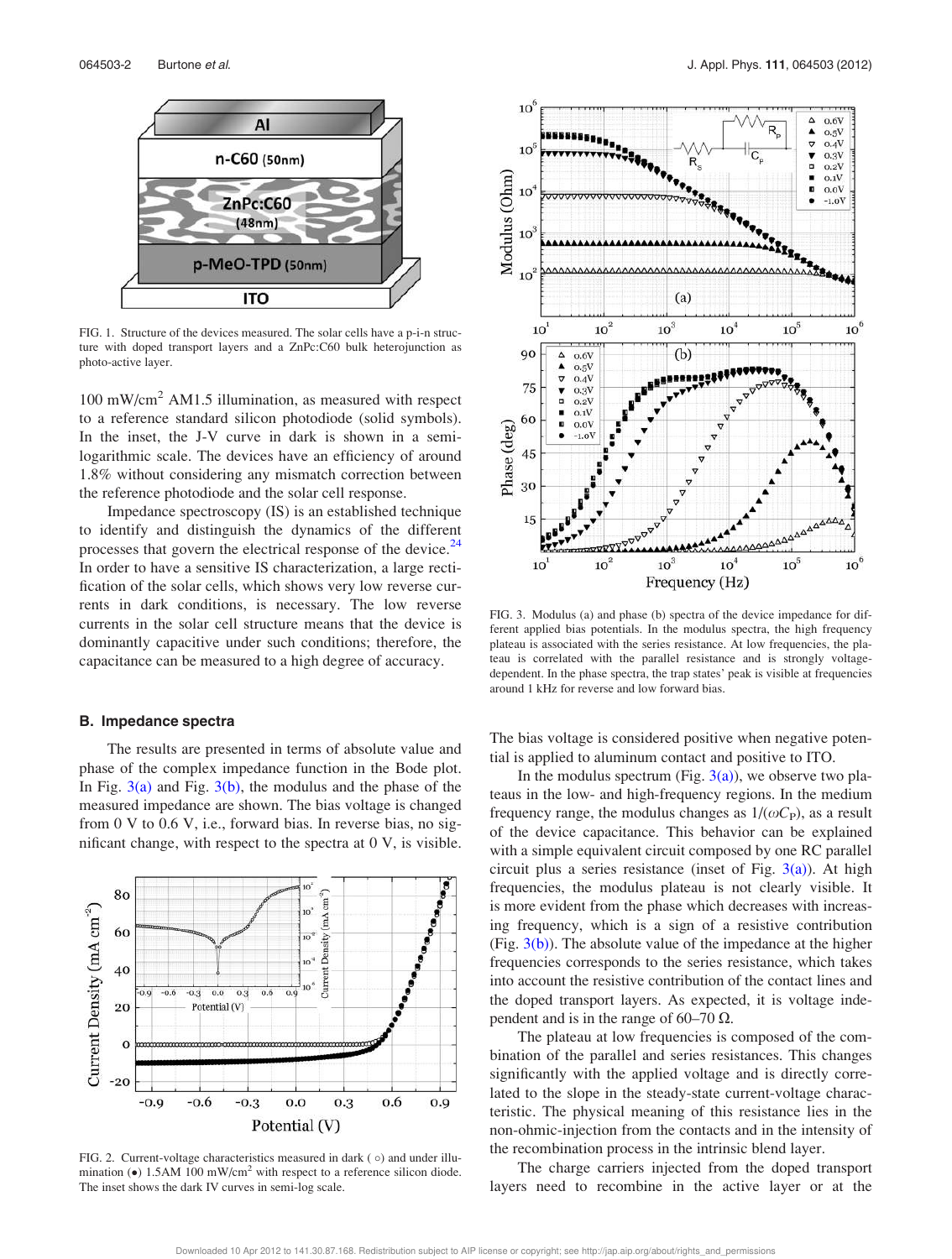interface with the doped layers to support the current flowing in the device. $25$  These processes are voltage and current dependent; therefore, the parallel resistance changes with the applied bias. For the intermediate frequencies, the parallel capacitance is contributing to the impedance with the characteristic slope of  $1/(\omega C_P)$ . This region is analyzed in more detail in the following.

Figure 3(b) shows the phase spectrum of the measured impedance. For bias voltages between 0.4 V and 0.6 V, a single peak is visible, as expected in the presence of a single RC plus a series resistance. On the other hand, a second peak around 1 kHz becomes visible for bias voltages lower than 0.3 V or negative. This is the effect of trap states that are starting to respond when the modulation signal is slowly enough to be followed by the trapping-detrapping process.

The presence of a significant current flowing through the device (0.4–0.6 V) suppresses the traps response, because the parallel resistance is very small and the device behavior turns to purely resistive. In this condition, it is not possible to correctly measure the phase shift of the current signal and the imaginary part of the impedance in the low frequency region. In addition, the strong charge carrier injection fills the trap states, preventing the small signal to activate a trapping-detrapping process, since the trap occupancy function is strongly affected by charge injection and, subsequently, also the process dynamics.<sup>26</sup>

In summary, from the analysis of the measured impedance spectra, we find that, for positive bias, the equivalent circuit for a small-molecule organic solar cell is composed by an RC parallel circuit plus a series resistance, as shown in the inset of Fig.  $3(a)$ . For negative and small positive bias, the response of trap states induces an additional capacitive contribution that is clearly visible as a second peak in the low frequency region of the phase spectrum of Fig. 3(b).

The change in occupation of these trap states can be attributed to a charge transfer or to a partial penetration of dopant molecules in the intrinsic layer during the evaporation. As we have already shown in a previous work,  $15$  for totally intrinsic devices, the traps respond only in the presence of illumination and photo-generated charges. Moreover, the possibility to activate these states by illumination proves that they are located in the bulk-heterojunction active layer.

In the case discussed in this work, the traps are visible in the complex capacitance spectra also in the dark. From this observation, we propose that doped layers introduce free charges in the blend (either by charge transfer or dopant diffusion) and activate the trap states. In Sec. III C, we focus on modeling this contribution by using an equivalent circuit, giving it a well-defined physical meaning.

#### C. Equivalent circuit of distributed trap states

To clearly show the contribution of trap states, the results are presented also in terms of complex capacitance. This quantity is derived from the measured impedance as:  $C(\omega) = Y(\omega)/(j\omega)$ .  $Y(\omega)$  is the complex admittance, defined as the inverse of the impedance  $Z(\omega)$ , and  $\omega$  is the angular frequency. With this notation, the real part of the complex capacitance describes the capacitive response of the device. At the same time, the imaginary part is related to the dissipation of energy within the medium or, in terms of electrical quantities, it is the device conductance multiplied by the angular frequency.<sup>24</sup>

It has been shown that, in order to characterize the trap states, it is necessary to avoid a significant current injection from the contacts, which can affect the boundary conditions necessary for a proper characterization of the traps' dynamics. $27$  In the forward region, the device behavior is strongly conductive and the capacitive contribution of traps cannot be determined with precision. On the contrary, in reverse bias, with low dark currents, the device response is mostly capacitive and the trap contribution can be clearly distinguished. We therefore focus on the reverse bias condition of our device. The trap states' contribution is then evaluated, observing the real part of the complex capacitance.

The characterization of trap states for inorganic semiconductors has been well studied, and an equivalent circuit for the trap impedance was presented by Losee.<sup>19</sup> They reported that the effect of a single trap state, not acting as a recombination center, is equivalent to a RC series circuit. In that model, the resistance took into account the energy loss that occurs in the passage of the electrons from the transport level (lowest unoccupied molecular orbital (LUMO)—in the case of organic semiconductors) to the intra-gap state, and the capacitance represented the occupied state of the trap, which produces an additional charge accumulation and influences the electric field.

Even if this approach can describe the impedance in conventional inorganic semiconductor devices, it is not sufficient for organic semiconductors, where the intra-gap states cannot be described as discrete levels, but by a certain distribution in energy. In a general case of a trap state distribution function  $g(E)$ , it is possible, under the assumption of Boltzmann statistics, to calculate the trap capacitance by integrating their energy distribution,<sup>20</sup>

$$
C(\omega) = \frac{q^2}{k_B T} \int_{E_v}^{E_c} \frac{g(E)f_t(E)[1 - f_t(E)]}{1 + j\omega/\omega_t} dE,
$$
 (1)

where  $\omega_t$  is the trap frequency,  $f_t(E)$  is the states' distribution function, and  $g(E)$  is the density of states. This is a general solution for the organic semiconductor case, but needs further simplifications in order to be applied to real devices. Moreover, the solution of the integral requires the knowledge of the Fermi level position in the device, which, under operating conditions, is not available in most cases. Thus, we propose a generalization of the Losee model and an equivalent circuit to describe energetically distributed trap states.

First, we would like to comment about the use of the constant phase elements (CPEs) in the fitting procedure. One could introduce CPEs in the Losee model in place of standard capacitors and describe the distribution of trap response times. In this way, it is possible to obtain results similar to the equivalent circuit proposed here, but the physical meaning of the exponent factor in the CPE expression is not clear and the obtained values can hardly be used for a quantitative analysis. The possibility to use a combination of ideal components instead of a purely mathematical element produces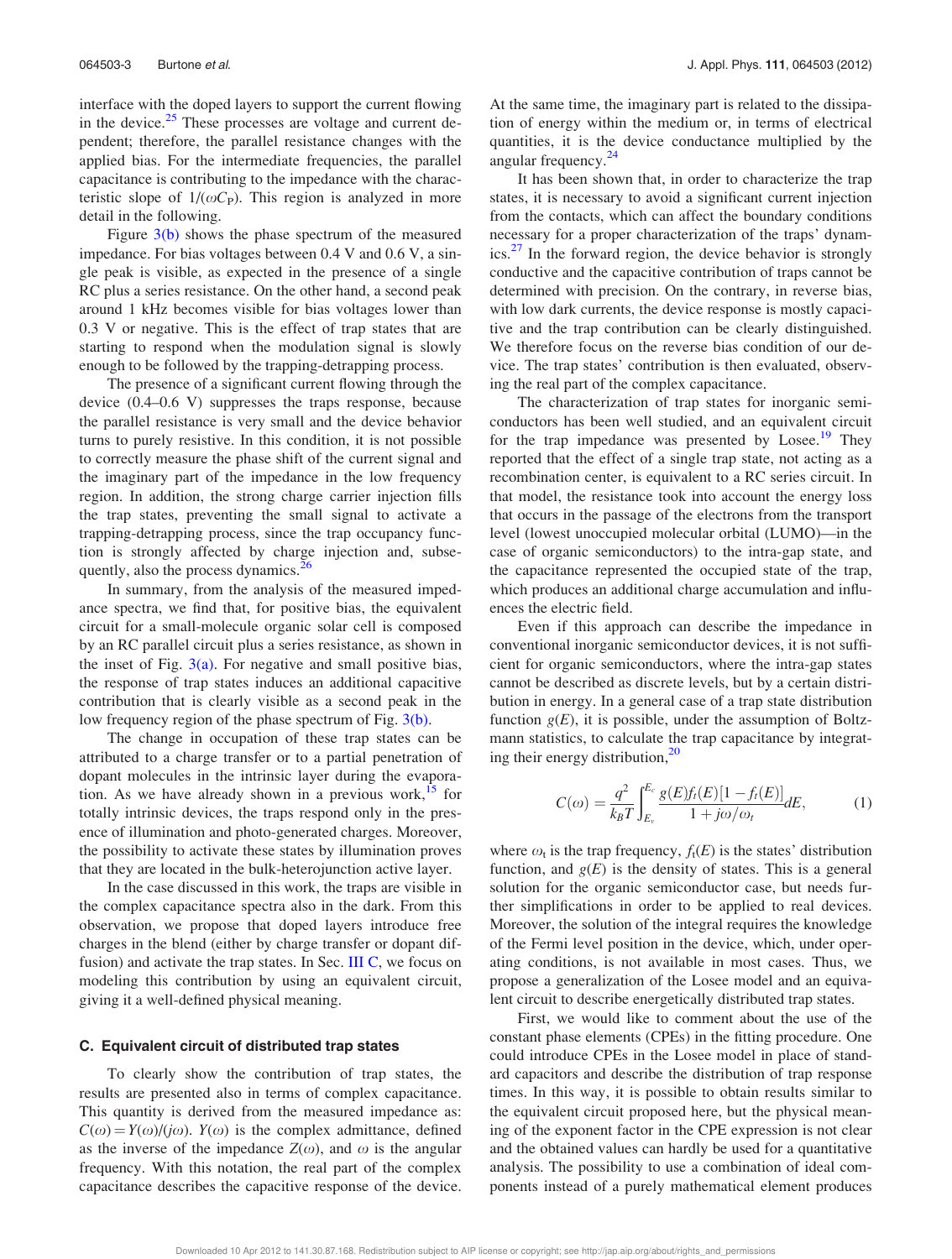great advantages in the physical explanation of the results obtained.

In principle, the trap capacitance of a distribution of states can be obtained by summing the single contribution of every single intra-gap state. In terms of an equivalent circuit, this consideration can be translated to a large number of RC series circuits, each one modeling one trap state. However, it is not feasible to use an equivalent circuit with an almost infinite number of parameters. Thus, a simplification is necessary to obtain an applicable equivalent circuit. For this, if we assume an uniform energetic distribution of trap states, it is possible to use the same capacitance for every trap state and the resistor increases linearly with the depth of the trap state in energy.

The circuit element that corresponds to this definition is an infinite repetition of the same RC element, each one ideally representing a single trap state at a different energy level and with a specific trapping-detrapping time, as shown in the inset of Fig. 4. The elements are arranged in such a way that the subsequent capacitance element is connected to the contact by an increasing number of elementary resistors, characterized by a different time constant (e.g., RC, 2RC, 3RC…). It is important to observe that no direct resistive path is present between the two contacts, which means that the traps are considered not to act as recombination centers, therefore, not directly contributing to the current.

Figure 4 shows the spectra of the real and imaginary part of the measured complex capacitance at 0.0 V and –1.0 V bias voltage. No significant changes are visible applying different reverse potentials. The spectra can be divided



FIG. 4. Real and imaginary part of the complex capacitance at 0.0 V and –1.0 V bias potential. The small changes of the impedance with the reverse voltage can be better observed in the inset. The spectra are fitted using the circuit shown in the inset, and the simulated curves are presented as continuous lines.

in three different regions: starting from high frequencies, above 100 kHz, we observe a decrease in the real part, due to the increasing contribution of the series resistance to the overall impedance, as already observed in the modulus spectra of Fig.  $3(a)$ .

Between 10 kHz and 100 kHz, we observe a plateau in the real part, which can be directly correlated to the value of the parallel capacitance  $C_{\rm P}$  already discussed previously. The presence of doped layers avoids the formation of depletion layers at the metal/organic interface. As a consequence, this plateau is voltage independent and equals the geometrical capacitance of the intrinsic layer ( $C_{\text{geo}} = 4.7 \text{ nF}$  with  $\varepsilon$  = 4), as can be observed in the values reported in Table I.

The plateau is not as perfectly flat as it should be for an ideal capacitor. The reason is the contribution of shallow trap states, which contribute to the transport and do not give a purely capacitive contribution, but still can temporarily store charge carriers. This intermediate behavior of trap states closer to the transport level can be successfully modeled by the proposed equivalent circuit. For frequencies lower than 10 kHz, the additional capacitive contribution is attributed to the trap states. These states start to respond from frequencies lower than 10 kHz, and they are all responding when the real complex capacitance reaches the low frequencies' plateau.

The calculated spectra obtained from fitting with the proposed equivalent circuit are shown as continuous lines and can reproduce the measured data well. It is important to observe that we have employed only ideal capacitors in the fitting procedure, and the traps contribution is implemented with a transmission line. Here, we use the fitting software Zview®, implementing the transmission line response by a large repetition of discrete elements.

The discretization of such a distributed circuit element does not introduce significant deviations from the ideal transmission line response for single element repetitions higher than  $100<sup>28</sup>$  We report in Table I the elementary value multiplied by the number of repetitions, here, 1000.

The complex capacitance spectra does not change significantly with the reverse voltage, as shown in the inset of Fig. 4 and the values obtained from the fitting in Table I. In the medium frequency range, the response is dominated by the capacitance of the blend layer that is fully depleted and the capacitance equals the geometrical value, which is voltage independent.

We observe that the traps' capacitance is voltage independent as well. As explained by Cohen et  $al$ ,<sup>27</sup> the frequency variation corresponds to a scan in the energy of the distribution of states, while the voltage scans the position.

TABLE I. Summary of the results obtained from fitting the measured data with the equivalent circuit presented in Fig. 4. The fitting errors are below  $\pm 1\%$  for the R<sub>S</sub>, the R<sub>P</sub>, and the C<sub>P</sub>. The R<sub>traps</sub> has an error of  $\pm 6\%$  and the  $C_{\text{traps}}$  of  $\pm 2.5\%$ .

| Bias $(V)$ | $R_{\rm S}(\Omega)$ | $R_P(k\Omega)$ | $C_{\rm P}$ (nF) | $R_{\text{trans}}\left(\text{k}\Omega\right)$ | $C_{\text{trans}}$ (nF) |
|------------|---------------------|----------------|------------------|-----------------------------------------------|-------------------------|
| 0.0        | 61.15               | 227.21         | 4.79             | 73.85                                         | 2.11                    |
| $-0.5$     | 61.43               | 217.59         | 4.75             | 73.02                                         | 2.02                    |
| $-1.0$     | 61.49               | 204.34         | 4.73             | 71.77                                         | 1.97                    |